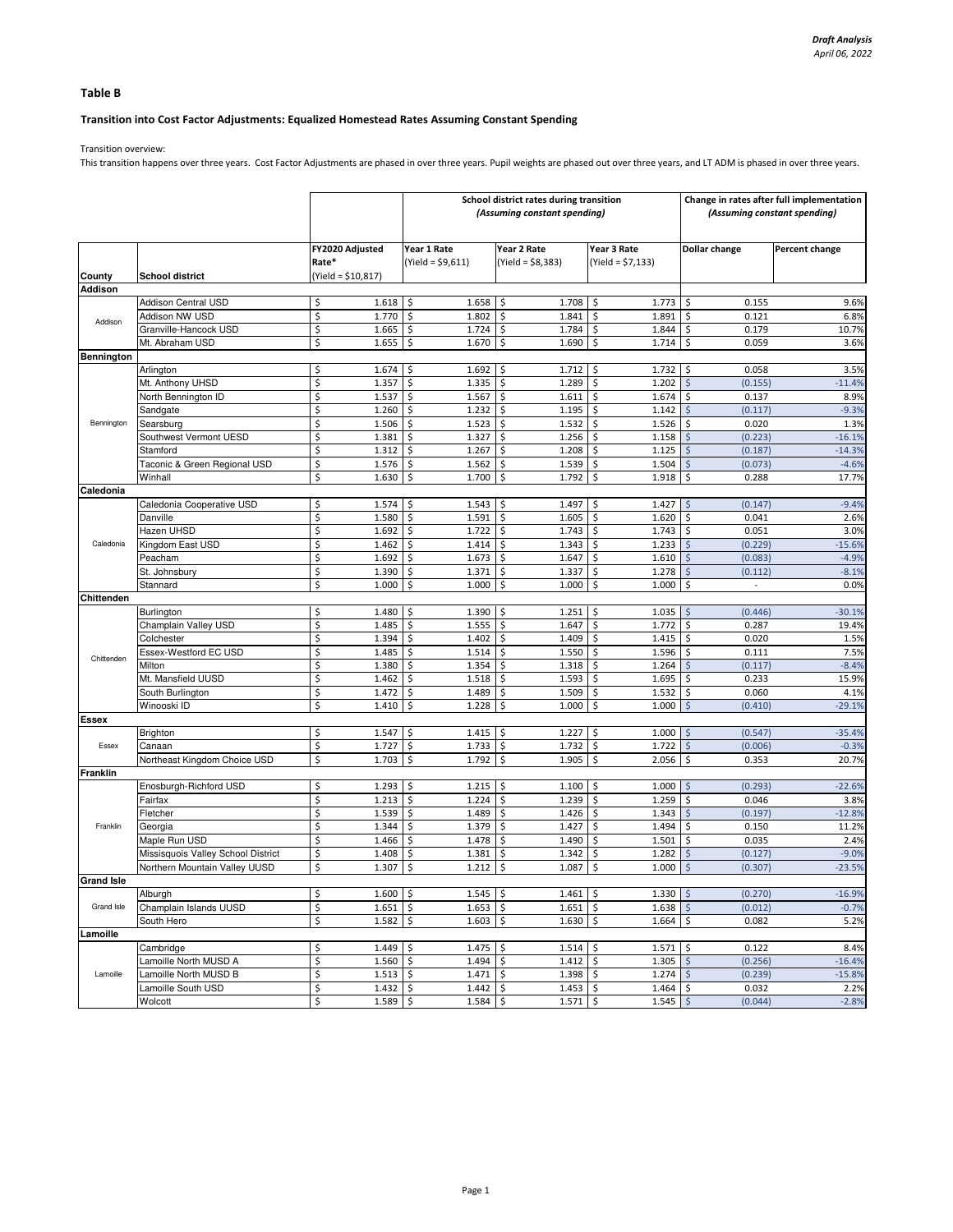## Table B

# Transition into Cost Factor Adjustments: Equalized Homestead Rates Assuming Constant Spending

Transition overview:

This transition happens over three years. Cost Factor Adjustments are phased in over three years. Pupil weights are phased out over three years, and LT ADM is phased in over three years.

|                |                                                                  |                                      |                                      | School district rates during transition<br>(Assuming constant spending) | Change in rates after full implementation<br>(Assuming constant spending) |                                   |                      |
|----------------|------------------------------------------------------------------|--------------------------------------|--------------------------------------|-------------------------------------------------------------------------|---------------------------------------------------------------------------|-----------------------------------|----------------------|
|                |                                                                  | FY2020 Adjusted<br>Rate*             | Year 1 Rate<br>(Yield = \$9,611)     | Year 2 Rate<br>(Yield = \$8,383)                                        | Year 3 Rate<br>(Yield = \$7,133)                                          | Dollar change                     | Percent change       |
| County         | <b>School district</b>                                           | $(Yield = $10,817)$                  |                                      |                                                                         |                                                                           |                                   |                      |
| Orange         |                                                                  |                                      |                                      |                                                                         |                                                                           |                                   |                      |
|                | <b>Blue Mountain USD</b>                                         | \$<br>1.523<br>1.419                 | -\$<br>1.469                         | 1.392<br>\$                                                             | 1.280<br>-\$<br>1.000                                                     | \$<br>(0.243)                     | $-15.9%$             |
|                | Echo Valley Community School District<br><b>First Branch USD</b> | \$<br>\$<br>1.601                    | \$<br>1.311<br>\$<br>1.592           | \$<br>1.163<br>\$<br>1.575                                              | \$<br>\$<br>1.544                                                         | \$<br>(0.419)<br>Ś<br>(0.057)     | $-29.5%$<br>$-3.6%$  |
|                | Orange Southwest USD                                             | \$<br>1.586                          | \$<br>1.587                          | \$<br>1.585                                                             | \$<br>1.576                                                               | \$<br>(0.010)                     | $-0.6%$              |
| Orange         | Oxbow UHSD                                                       | \$<br>1.554                          | \$<br>1.518                          | \$<br>1.460                                                             | \$<br>1.369                                                               | \$<br>(0.185)                     | $-11.9%$             |
|                | Rivendell Interstate USD                                         | \$<br>1.810                          | \$<br>1.740                          | S.<br>1.656                                                             | \$<br>1.535                                                               | \$<br>(0.275)                     | $-15.2%$             |
|                | Strafford                                                        | \$<br>1.554                          | -\$<br>1.585                         | S.<br>1.613                                                             | \$<br>1.633                                                               | \$<br>0.079                       | 5.1%                 |
|                | Thetford                                                         | \$<br>1.754                          | \$<br>1.868                          | -\$<br>2.018                                                            | \$<br>2.223                                                               | 0.469<br>\$                       | 26.8%                |
|                | <b>Waits River Valley USD</b>                                    | \$<br>1.404                          | \$<br>1.373                          | -\$<br>1.319                                                            | \$<br>1.226                                                               | $\mathsf{S}$<br>(0.178)           | $-12.7%$             |
| <b>Orleans</b> |                                                                  |                                      |                                      |                                                                         |                                                                           |                                   |                      |
|                | Charleston                                                       | \$<br>1.527                          | \$<br>1.328                          | \$<br>1.065                                                             | \$<br>1.000                                                               | Ś<br>(0.527)                      | $-34.5%$             |
|                | Coventry<br>Craftsbury                                           | \$<br>1.384<br>\$<br>1.701           | \$<br>1.294<br>\$<br>1.654           | \$<br>1.168<br>\$<br>1.586                                              | \$<br>1.000<br>\$<br>1.484                                                | \$<br>(0.384)<br>(0.217)<br>\$    | $-27.7%$<br>$-12.8%$ |
|                | Derby                                                            | \$<br>1.137                          | \$<br>1.054                          | $\mathsf{\hat{S}}$<br>1.000                                             | \$<br>1.000                                                               | \$<br>(0.137)                     | $-12.1%$             |
|                | Holland                                                          | \$<br>1.499                          | \$<br>1.389                          | $\mathsf{\hat{S}}$<br>1.246                                             | \$<br>1.050                                                               | Ś<br>(0.450)                      | $-30.0%$             |
|                | Jay                                                              | \$<br>1.509                          | \$<br>1.386                          | -\$<br>1.234                                                            | \$<br>1.037                                                               | \$<br>(0.472)                     | $-31.3%$             |
|                | Lake Region UHSD                                                 | \$<br>1.409                          | \$<br>1.346                          | \$<br>1.243                                                             | \$<br>1.071                                                               | \$<br>(0.338)                     | $-24.0%$             |
|                | Lake Region Union Elementary-Middle S                            | \$<br>1.246                          | \$<br>1.087                          | \$<br>1.000                                                             | \$<br>1.000                                                               | \$<br>(0.246)                     | $-19.8%$             |
| Orleans        | Lowell                                                           | \$<br>1.269                          | \$<br>1.076                          | $\mathsf{\hat{S}}$<br>1.000                                             | \$<br>1.000                                                               | $\zeta$<br>(0.269)                | $-21.2%$             |
|                | Morgan                                                           | \$<br>1.257                          | \$<br>1.138                          | \$<br>1.000                                                             | \$<br>1.000                                                               | \$<br>(0.257)                     | $-20.4%$             |
|                | Newport City                                                     | \$<br>1.246                          | \$<br>1.073                          | S.<br>1.000                                                             | \$<br>1.000                                                               | (0.246)<br>Ś                      | $-19.7%$             |
|                | Newport Town                                                     | \$<br>1.596                          | \$<br>1.440                          | \$<br>1.234                                                             | \$<br>1.000                                                               | (0.596)<br>Ś                      | $-37.3%$             |
|                | North Country Jr UHSD<br>North Country Sr UHSD                   | \$<br>1.488<br>\$<br>1.438           | \$<br>1.457<br>\$<br>1.391           | $\mathsf{\hat{S}}$<br>1.390<br>$\mathsf{\hat{S}}$<br>1.310              | \$<br>1.260<br>\$<br>1.170                                                | \$<br>(0.227)<br>Ś                | $-15.3%$<br>$-18.6%$ |
|                | Orleans Southwest UESD                                           | \$<br>1.641                          | \$<br>1.626                          | -\$<br>1.601                                                            | \$<br>1.561                                                               | (0.268)<br>\$<br>(0.080)          | $-4.9%$              |
|                | Troy                                                             | \$<br>1.497                          | \$<br>1.302                          | \$<br>1.043                                                             | \$<br>1.000                                                               | (0.497)<br>\$                     | $-33.2%$             |
|                | Westfield                                                        | \$<br>1.529                          | \$<br>1.120                          | \$<br>1.000                                                             | \$<br>1.000                                                               | \$<br>(0.529)                     | $-34.6%$             |
| <b>Rutland</b> |                                                                  |                                      |                                      |                                                                         |                                                                           |                                   |                      |
|                | <b>Barstow USD</b>                                               | \$<br>1.399                          | \$<br>1.414                          | \$<br>1.431                                                             | 1.449<br>\$                                                               | 0.050<br>\$                       | 3.6%                 |
|                | Ira                                                              | \$<br>1.348                          | \$<br>1.347                          | 1.348<br>\$                                                             | \$<br>1.350                                                               | 0.002<br>\$.                      | 0.2%                 |
|                | Mettawee School District                                         | \$<br>1.448                          | \$<br>1.440                          | S.<br>1.426                                                             | \$<br>1.401                                                               | \$<br>(0.047)                     | $-3.3%$              |
|                | Mill River USD                                                   | \$<br>1.571                          | -\$<br>1.552                         | -\$<br>1.522                                                            | \$<br>1.475                                                               | \$<br>(0.096)                     | $-6.1%$              |
| Rutland        | Otter Valley USD<br>Pittsfield                                   | \$<br>1.369<br>\$<br>1.275           | \$<br>1.354<br>\$<br>1.371           | -\$<br>1.326<br>\$<br>1.490                                             | 1.278<br>\$<br>\$<br>1.639                                                | Ś<br>(0.091)<br>0.364             | $-6.7%$<br>28.6%     |
|                | Quarry Valley USD                                                | \$<br>1.514                          | \$<br>1.497                          | \$<br>1.471                                                             | \$<br>1.430                                                               | \$.<br>Ś<br>(0.084)               | $-5.5%$              |
|                | <b>Rutland City</b>                                              | \$<br>1.427                          | \$<br>1.387                          | $\mathsf{\hat{S}}$<br>1.324                                             | \$<br>1.219                                                               | \$<br>(0.207)                     | $-14.5%$             |
|                | <b>Rutland Town</b>                                              | \$<br>1.457                          | \$<br>1.515                          | \$<br>1.591                                                             | \$<br>1.696                                                               | \$<br>0.239                       | 16.4%                |
|                | Slate Valley USD                                                 | \$<br>1.484                          | \$<br>1.468                          | \$<br>1.439                                                             | \$<br>1.390                                                               | (0.094)<br>\$                     | $-6.4%$              |
|                | <b>Wells Spring USD</b>                                          | \$<br>1.502                          | \$<br>1.452                          | $\mathsf{\hat{S}}$<br>1.383                                             | \$<br>1.284                                                               | Ś<br>(0.218)                      | $-14.5%$             |
| Washington     |                                                                  |                                      |                                      |                                                                         |                                                                           |                                   |                      |
|                | <b>Barre USD</b>                                                 | \$<br>$1.254$ \$                     | 1.240                                | \$<br>$1.216$ \$                                                        | 1.176                                                                     | $\zeta$<br>(0.077)                | $-6.2%$              |
|                | Cabot                                                            | \$<br>1.701                          | \$<br>1.683                          | S.<br>1.655                                                             | \$<br>1.609                                                               | (0.092)<br>ς                      | $-5.4%$              |
|                | Harwood USD                                                      | \$<br>1.660                          | \$<br>1.731                          | \$<br>1.823                                                             | \$<br>1.948                                                               | $\zeta$<br>0.288                  | 17.4%                |
| Washington     | Montpelier Roxbury School District                               | Ś<br>1.512                           | $\mathsf{\hat{S}}$<br>1.568<br>1.428 | $\mathsf{\hat{S}}$<br>1.640<br>1.416                                    | \$<br>1.736<br>1.394                                                      | \$<br>0.224                       | 14.8%                |
|                | Paine Mountain School District<br><b>Twinfield USD</b>           | \$<br>$1.435$ \$<br>\$<br>$1.688$ \$ | 1.706                                | \$<br>1.724<br>\$                                                       | \$<br>\$<br>1.740                                                         | \$<br>(0.041)<br>\$<br>0.052      | $-2.9%$<br>3.1%      |
|                | <b>Washington Central USD</b>                                    | \$<br>$1.725$ \$                     | 1.722                                | $1.720$ \$<br>-\$                                                       | 1.715                                                                     | $\frac{1}{2}$<br>(0.010)          | $-0.6%$              |
| Windham        |                                                                  |                                      |                                      |                                                                         |                                                                           |                                   |                      |
|                | <b>Bellows Falls UHSD</b>                                        | \$<br>$1.652$ \$                     | 1.701                                | -\$<br>$1.751$ \$                                                       | 1.799                                                                     | \$<br>0.147                       | 8.9%                 |
|                | Marlboro                                                         | \$<br>$1.679$ \$                     | $1.613$ \$                           | $1.522$ \$                                                              | 1.389                                                                     | $\frac{1}{2}$<br>(0.290)          | $-17.2%$             |
|                | <b>River Valleys USD</b>                                         | \$<br>$1.639$ \$                     | $1.605$ \$                           | $1.558$ \$                                                              | 1.487                                                                     | $\ddot{\mathsf{S}}$<br>(0.152)    | $-9.3%$              |
|                | Rockingham                                                       | \$<br>$1.610 \pm$                    | 1.619                                | \$<br>$1.626$ \$                                                        | 1.628                                                                     | \$<br>0.018                       | 1.1%                 |
|                | Southern Valley USD                                              | \$<br>$1.268$ \$                     | 1.150                                | \$<br>1.000                                                             | \$<br>1.000                                                               | $\zeta$<br>(0.268)                | $-21.1%$             |
|                | Stratton                                                         | \$<br>$1.781$ \$                     | 1.821                                | $\ddot{\mathsf{S}}$<br>$1.932 \,$ \$                                    | 2.083                                                                     | 0.302<br>\$                       | 17.0%                |
| Windham        | Twin Valley USD<br>Vernon                                        | \$<br>$2.058$ \$<br>\$<br>$1.497$ \$ | 1.903<br>1.547                       | -\$<br>$1.858$ \$<br>\$<br>$1.612 \,$ \$                                | 1.789<br>1.701                                                            | $\zeta$<br>(0.268)<br>\$<br>0.204 | $-13.0%$<br>13.6%    |
|                | West River MUED A                                                | \$<br>$1.714$ \$                     | 1.598                                | \$<br>$1.455$ \$                                                        | 1.271                                                                     | $\frac{1}{2}$<br>(0.443)          | $-25.8%$             |
|                | West River MUED B                                                | \$<br>$2.111 \,$ \$                  | $2.016$ \$                           | $2.095$ \$                                                              | 2.179                                                                     | \$<br>0.068                       | 3.2%                 |
|                | Windham                                                          | \$<br>$2.268$ \$                     | $1.921$ \$                           | $1.858$ \$                                                              | 1.786                                                                     | $\zeta$<br>(0.482)                | $-21.2%$             |
|                | Windham Northeast UESD                                           | \$<br>$1.708$ \$                     | $1.633$ \$                           | 1.534                                                                   | \$<br>1.395                                                               | \$<br>(0.314)                     | $-18.4%$             |
|                | Windham Southeast USD                                            | \$<br>$1.681$ \$                     | 1.735                                | \$<br>1.801                                                             | \$<br>1.884                                                               | \$<br>0.203                       | 12.1%                |